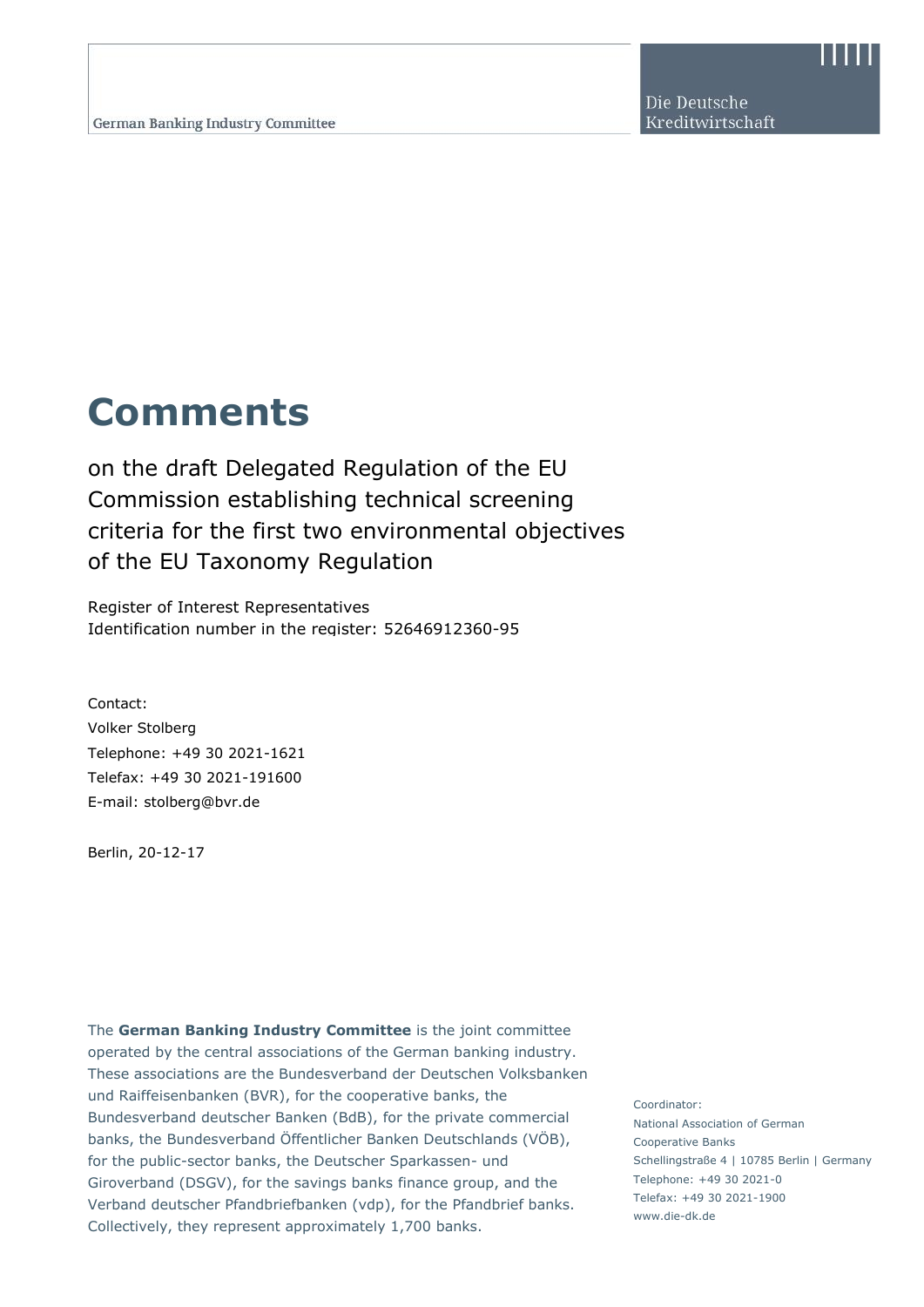## Page 2 of 3

Comments on the draft Delegated Regulation of the EU Commission establishing technical screening criteria for the first two environmental objectives of the EU Taxonomy Regulation

The German Banking Industry Committee believes that, for the definition of the taxonomy, it is important to provide more precision by using clear, streamlined, and easy-to-use technical screening criteria. The current draft of the delegated act (including its annexes) is difficult to understand and, in particular, difficult to put into practice due to its significant length, its complexity, and the numerous crossreferences. Most companies will only be able to implement the current version of the delegated act with a great deal of effort and will need to engage a sustainability consultant.

We therefore propose that the European Commission provides greater clarity and support on using the taxonomy, e.g. by setting out the expectations for due diligence in respect of DNSH criteria and social minimum safeguards more explicitly and by providing specific information on how the principle of proportionality is to be applied.

To make it easier to use the taxonomy, we suggest that a method be developed for companies not subject to the NFRD under which institutions would be able to use sector-specific estimates or proxy values, for example, in order to eliminate gaps in the data for the companies that do not provide this data. We propose revising the NACE code classification so that it is easier to categorize economic activities.

Giving the option to choose a  $CO<sub>2</sub>$  accounting method (ISO vs. GHG Protocol, etc.) in the context of an economic activity may significantly reduce comparability for investors and make the due diligence process more complex. The taxonomy should aim to standardize the methods for individual economic activities and thereby ensure that comparisons can be made.

Given the short implementation period, the scope of the delegated act should be restricted to new business from Jan 1, 2022. Business that is in force on that date and extensions should be excluded from the scope. The envisaged application date of Jan 1, 2022 is problematic in our view, including with regard to transparency in non-financial statements pursuant to art. 8 of the Taxonomy Regulation. An act providing more specific information is not expected to be available until June 1, 2021. Legal clarification is needed, stating that the disclosure obligation only comes into force for financial years beginning on or after Jan 1, 2022. We believe that a threshold of, for example,  $\epsilon$ 10 million for taxonomy audits of individual transactions is urgently needed with regard to the granularity of banks' retail business.

For an applicable taxonomy in the building sector, a harmonised European and national framework would be required first including comparable NZEB standards, standardised EPCs and, based on these, uniformly derived C02 threshold values as well as EU-wide or national publicly accessible registers in which the necessary data are collected and can be accessed. In the transition towards the above described status a clear commitment to best national practice is necessary.

Not in all countries energy performance certificates (EPC) for buildings indicate energy efficiency classes. Therefore, to require for the acquisition and ownership of existing bulidings an EPC label "A" is not feasible. We advocate, at least on a transitional basis, to follow the TEG's proposal that buildings belong to the TOP 15% of the national building stock in terms of primary energy demand. In the long term, an orientation towards absolute thresholds for energy and carbon emissions would be preferable.